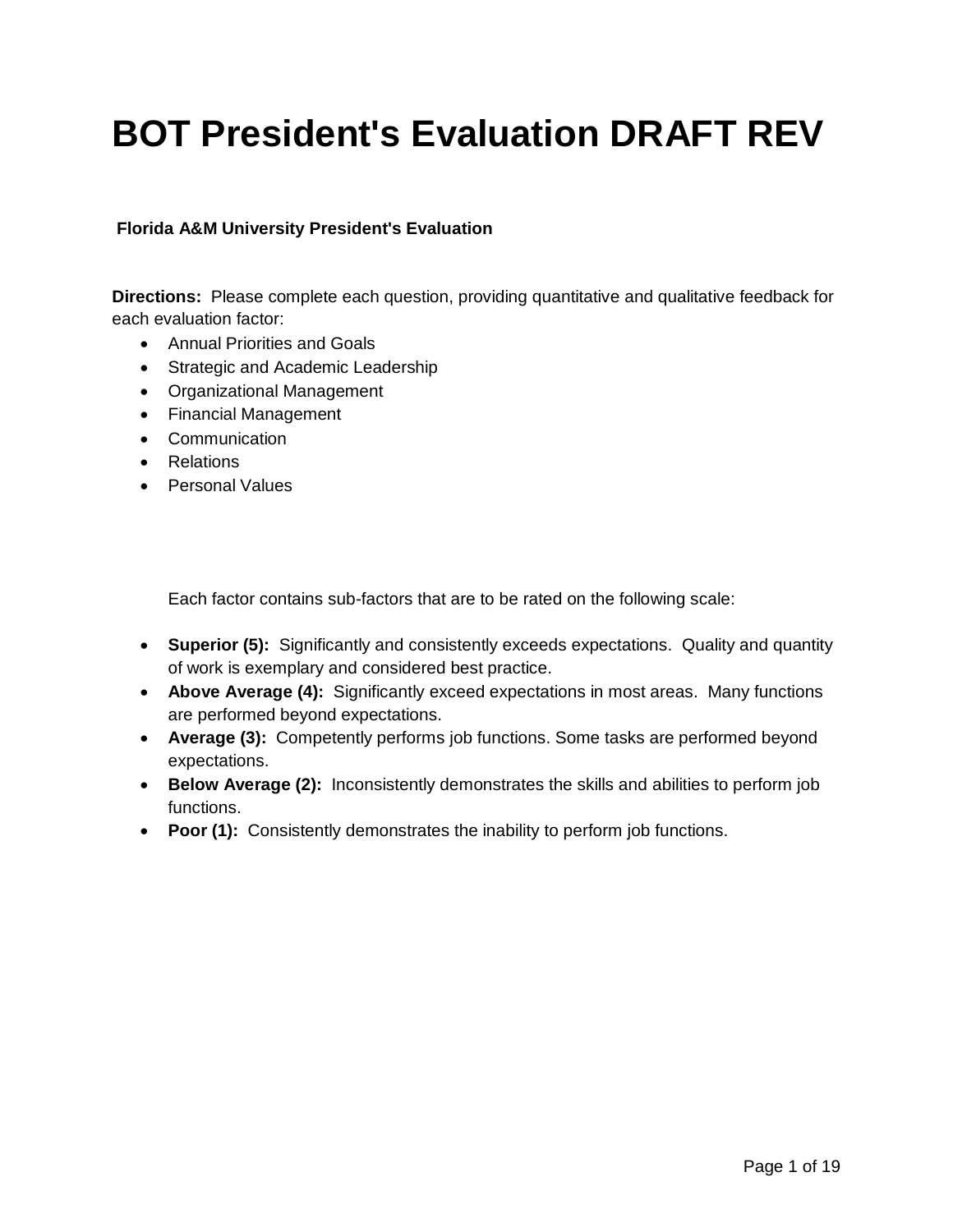## **Annual Priorities and Goals (Goals 1-4)**

|                                                                                                                                                                                         | Superior (5) | Above<br>Average (4) | Average (3) | <b>Below</b><br>Average (2) | Poor $(1)$ |
|-----------------------------------------------------------------------------------------------------------------------------------------------------------------------------------------|--------------|----------------------|-------------|-----------------------------|------------|
| Goal 1:<br>Achieve an<br>overall score<br>on the<br>metrics<br>evaluated<br>under the<br>Performance<br><b>Based</b><br>Funding<br>Model of at<br>least 71<br>points for<br>2019-20 (1) |              |                      |             |                             |            |

\_\_\_\_\_\_\_\_\_\_\_\_\_\_\_\_\_\_\_\_\_\_\_\_\_\_\_\_\_\_\_\_\_\_\_\_\_\_\_\_\_\_\_\_\_\_\_\_\_\_\_\_\_\_\_\_\_\_\_\_\_\_\_\_

\_\_\_\_\_\_\_\_\_\_\_\_\_\_\_\_\_\_\_\_\_\_\_\_\_\_\_\_\_\_\_\_\_\_\_\_\_\_\_\_\_\_\_\_\_\_\_\_\_\_\_\_\_\_\_\_\_\_\_\_\_\_\_\_

Please rate how effective the President was in attaining annual goals (Goal 1):

Please provide feedback on Goal 1: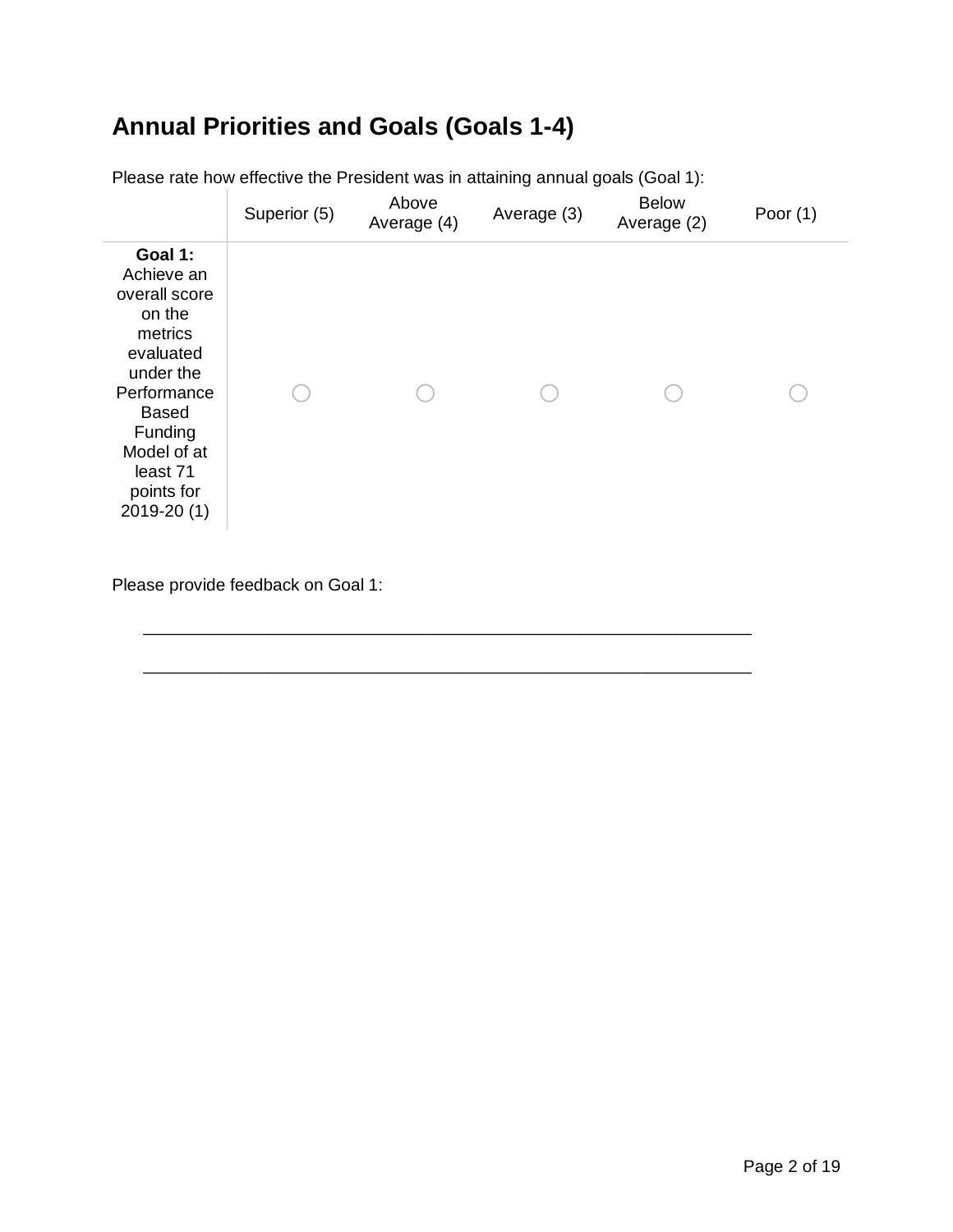Please rate how effective the President was in attaining annual goals (Goal 2):

|                                                                                                           | Superior (5) | Above<br>Average (4) | Average (3) | <b>Below</b><br>Average (2) | Poor $(1)$ |
|-----------------------------------------------------------------------------------------------------------|--------------|----------------------|-------------|-----------------------------|------------|
| Goal 2:<br>Increase the<br>University's<br>four-year<br>graduation<br>rate from<br>22.5% to<br>$30\% (2)$ |              |                      |             |                             |            |

Please provide feedback on Goal 2:

Please rate how effective the President was in attaining annual goals (Goal 3):

\_\_\_\_\_\_\_\_\_\_\_\_\_\_\_\_\_\_\_\_\_\_\_\_\_\_\_\_\_\_\_\_\_\_\_\_\_\_\_\_\_\_\_\_\_\_\_\_\_\_\_\_\_\_\_\_\_\_\_\_\_\_\_\_

\_\_\_\_\_\_\_\_\_\_\_\_\_\_\_\_\_\_\_\_\_\_\_\_\_\_\_\_\_\_\_\_\_\_\_\_\_\_\_\_\_\_\_\_\_\_\_\_\_\_\_\_\_\_\_\_\_\_\_\_\_\_\_\_

|                                                                                                                               | Superior (5) | Above<br>Average (4) | Average (3) | <b>Below</b><br>Average (2) | Poor $(1)$ |
|-------------------------------------------------------------------------------------------------------------------------------|--------------|----------------------|-------------|-----------------------------|------------|
| Goal 3:<br>Achieve first-<br>time licensure<br>pass rates<br>that meet or<br>exceed state<br>or national<br>benchmarks<br>(3) |              |                      |             |                             |            |

\_\_\_\_\_\_\_\_\_\_\_\_\_\_\_\_\_\_\_\_\_\_\_\_\_\_\_\_\_\_\_\_\_\_\_\_\_\_\_\_\_\_\_\_\_\_\_\_\_\_\_\_\_\_\_\_\_\_\_\_\_\_\_\_

\_\_\_\_\_\_\_\_\_\_\_\_\_\_\_\_\_\_\_\_\_\_\_\_\_\_\_\_\_\_\_\_\_\_\_\_\_\_\_\_\_\_\_\_\_\_\_\_\_\_\_\_\_\_\_\_\_\_\_\_\_\_\_\_

Please provide feedback on Goal 3: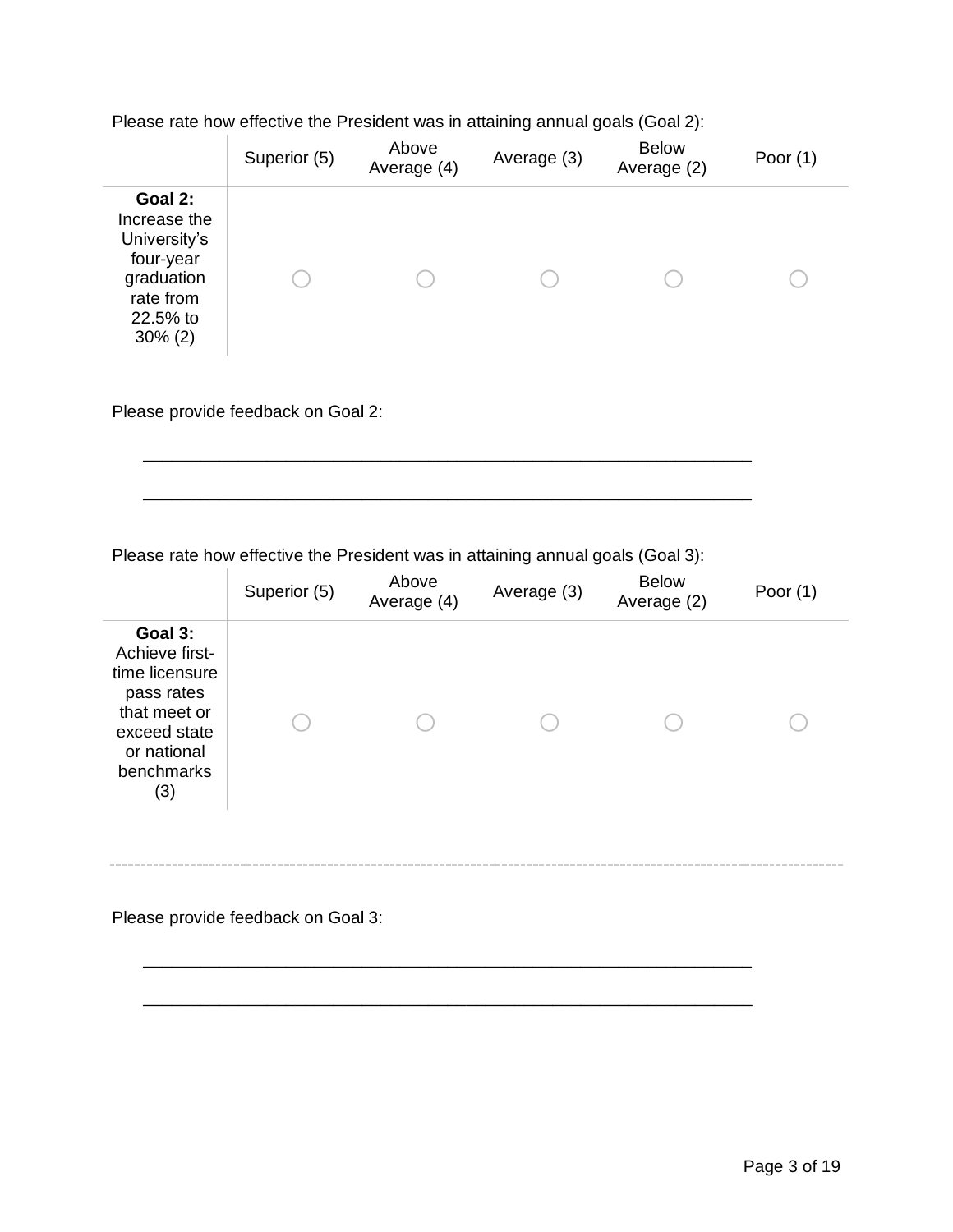| Please rate how effective the President was in attaining annual goals (Goal 4): |
|---------------------------------------------------------------------------------|
|---------------------------------------------------------------------------------|

|                                                                                                                  | Superior (5) | Above<br>Average (4) | Average (3) | <b>Below</b><br>Average (2) | Poor $(1)$ |
|------------------------------------------------------------------------------------------------------------------|--------------|----------------------|-------------|-----------------------------|------------|
| Goal 4:<br>Increase<br>annual giving<br>by 5% and<br>continue<br>plans to<br>launch a<br>capital<br>campaign (4) |              |                      |             |                             |            |

Please provide feedback on Goal 4: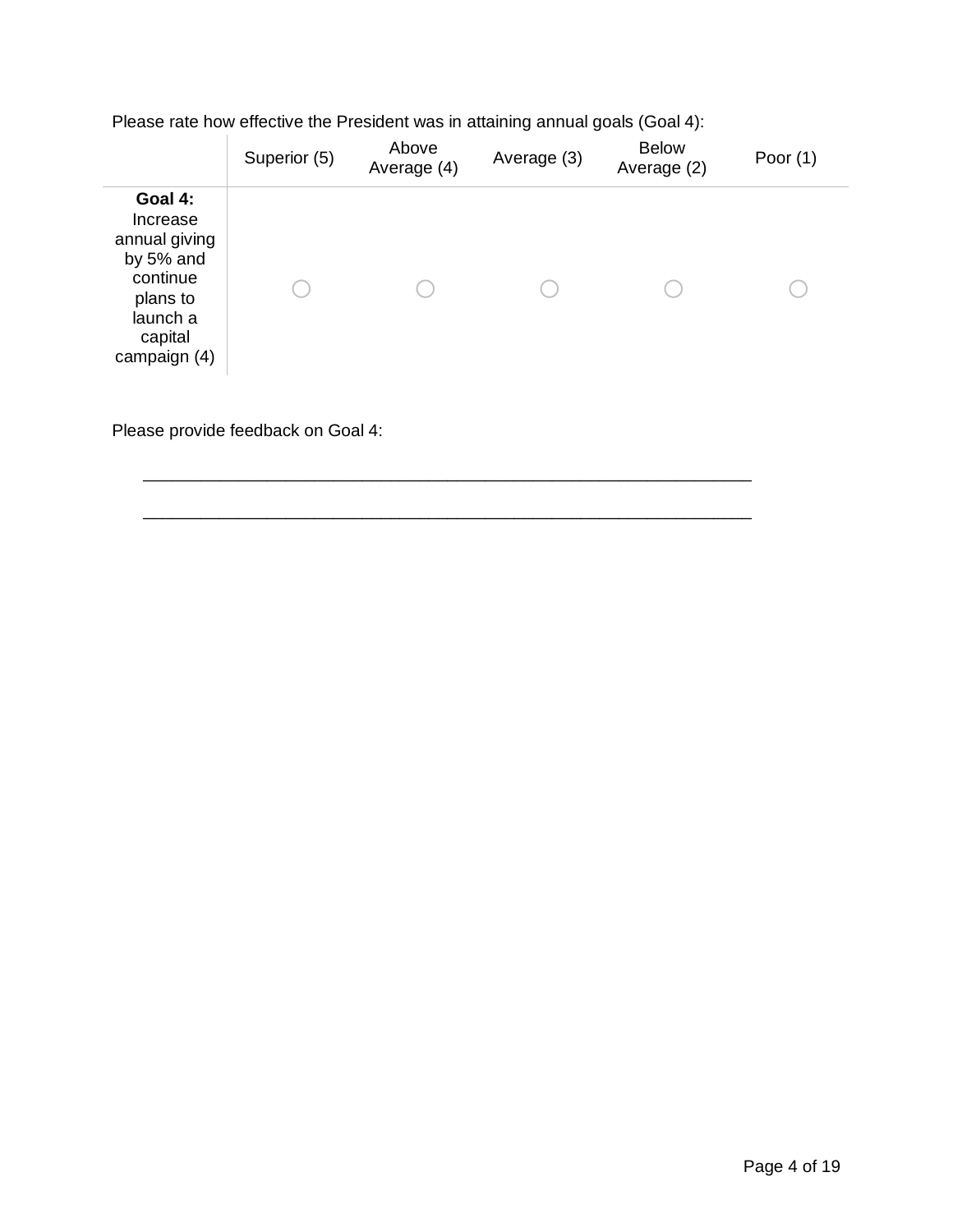#### **Annual Priorities and Goal (Goal 5)**

Please rate how effective the President was in attaining annual goals (Goal 5a):

Goal 5a: Implement the University's comprehensive service excellence plan to improve customer service in key administrative units:

|                                                                                                                                                                                                                                             | Superior (5) | Above<br>Average (4) | Average (3) | <b>Below</b><br>Average (2) | Poor $(1)$ |
|---------------------------------------------------------------------------------------------------------------------------------------------------------------------------------------------------------------------------------------------|--------------|----------------------|-------------|-----------------------------|------------|
| Including<br>developing<br>training for<br>development<br>of services,<br>creating<br>service<br>excellence<br>standards,<br>development<br>of a service<br>excellence<br>program, and<br>development<br>of a<br>recognition<br>program (6) |              |                      |             |                             |            |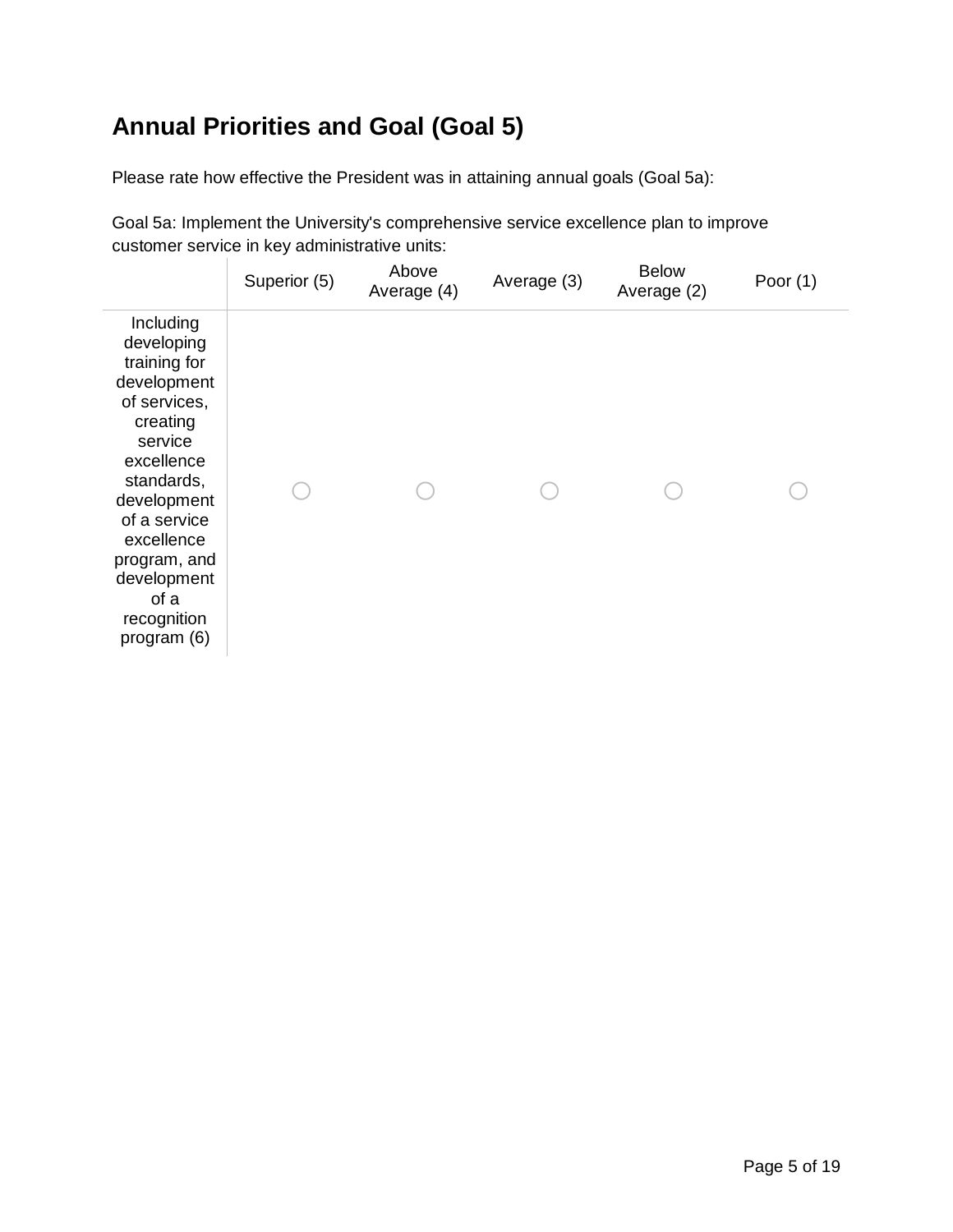Please rate how effective the President was in attaining annual goals (Goal 5b):

|                                                                | Superior (5) | Above<br>Average (4) | Average (3) | <b>Below</b><br>Average (2) | Poor $(1)$ |
|----------------------------------------------------------------|--------------|----------------------|-------------|-----------------------------|------------|
| Advising<br>Process from<br>67% to 70%<br>(1)                  |              |                      |             |                             |            |
| Office of<br>Parking<br>Services from<br>46% to 60%<br>(2)     |              |                      |             |                             |            |
| Office of<br><b>Financial Aid</b><br>from 54% to<br>$65\%$ (3) |              |                      |             |                             |            |
| Registrar's<br>Office from<br>79% to 80%<br>(4)                |              |                      |             |                             |            |
| Housing<br>Office from<br>57% to 60%<br>(5)                    |              |                      |             |                             |            |

\_\_\_\_\_\_\_\_\_\_\_\_\_\_\_\_\_\_\_\_\_\_\_\_\_\_\_\_\_\_\_\_\_\_\_\_\_\_\_\_\_\_\_\_\_\_\_\_\_\_\_\_\_\_\_\_\_\_\_\_\_\_\_\_

\_\_\_\_\_\_\_\_\_\_\_\_\_\_\_\_\_\_\_\_\_\_\_\_\_\_\_\_\_\_\_\_\_\_\_\_\_\_\_\_\_\_\_\_\_\_\_\_\_\_\_\_\_\_\_\_\_\_\_\_\_\_\_\_

**Goal 5b:** Increase the percentage of graduates reporting they ae Very Satisfied/Somewhat Satisfied with services in key administrative units on the Exit Survey:

Please provide feedback on Goal 5 (5a &5b):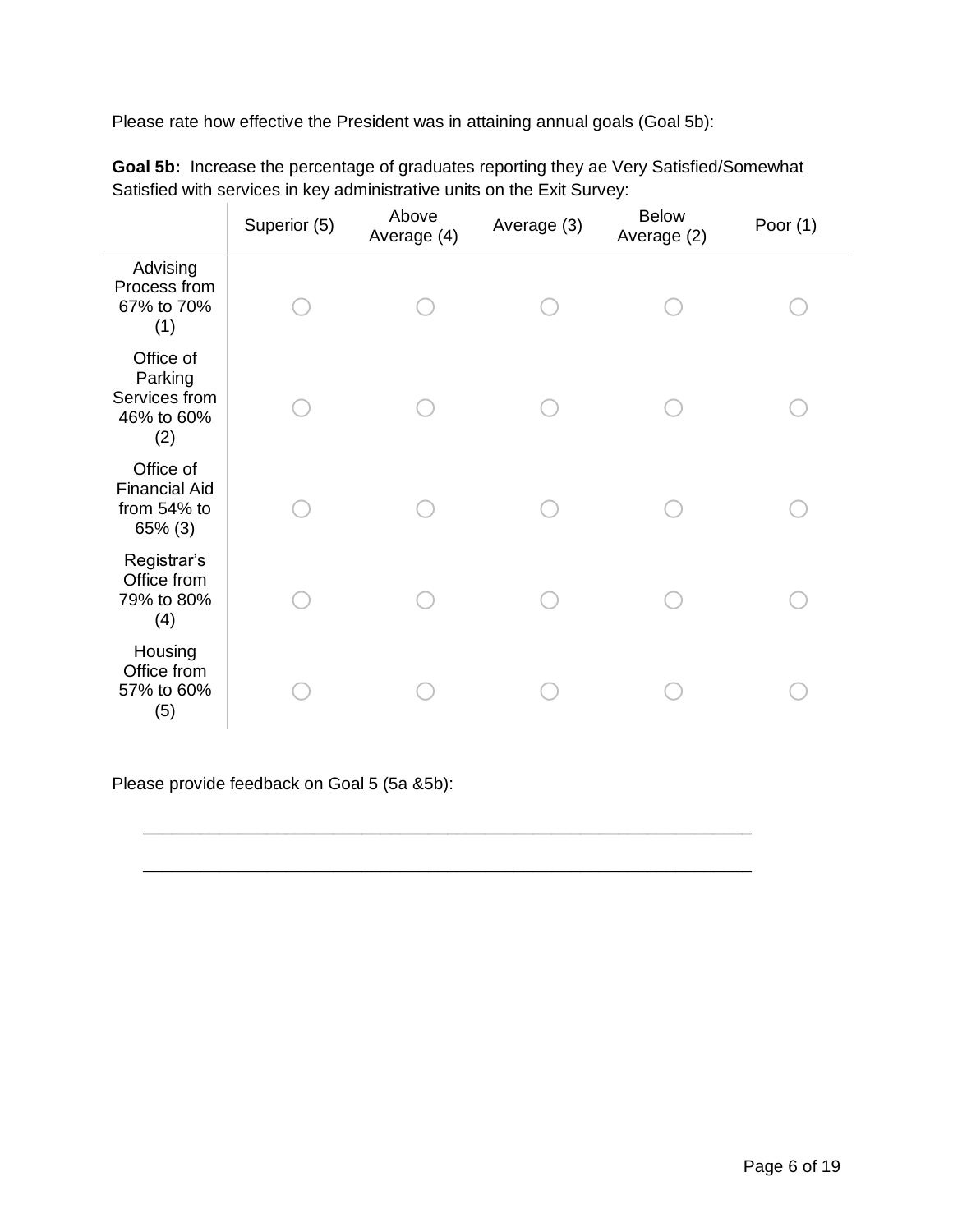#### **Annual Priorities and Goals (Goals 6-9)**

|                                                                                                          | Superior (5) | Above<br>Average (4) | Average (3) | <b>Below</b><br>Average (2) | Poor $(1)$ |
|----------------------------------------------------------------------------------------------------------|--------------|----------------------|-------------|-----------------------------|------------|
| Goal 6:<br>Increase<br>enrollment of<br><b>FCS AA</b><br>transfer<br>students from<br>886 to 975.<br>(1) |              |                      |             |                             |            |

Please rate how effective the President was in attaining annual goals (Goal 6):

Please provide feedback on Goal 6:

Please rate how effective the President was in attaining annual goals (Goal 7):

\_\_\_\_\_\_\_\_\_\_\_\_\_\_\_\_\_\_\_\_\_\_\_\_\_\_\_\_\_\_\_\_\_\_\_\_\_\_\_\_\_\_\_\_\_\_\_\_\_\_\_\_\_\_\_\_\_\_\_\_\_\_\_\_

\_\_\_\_\_\_\_\_\_\_\_\_\_\_\_\_\_\_\_\_\_\_\_\_\_\_\_\_\_\_\_\_\_\_\_\_\_\_\_\_\_\_\_\_\_\_\_\_\_\_\_\_\_\_\_\_\_\_\_\_\_\_\_\_

|                                                                    | Superior (5) | Above<br>Average (4) | Average (3) | <b>Below</b><br>Average (2) | Poor $(1)$ |
|--------------------------------------------------------------------|--------------|----------------------|-------------|-----------------------------|------------|
| Goal 7:<br>Increase total<br>R&D<br>expenditures<br>by $1\%$ . (3) |              |                      |             |                             |            |

\_\_\_\_\_\_\_\_\_\_\_\_\_\_\_\_\_\_\_\_\_\_\_\_\_\_\_\_\_\_\_\_\_\_\_\_\_\_\_\_\_\_\_\_\_\_\_\_\_\_\_\_\_\_\_\_\_\_\_\_\_\_\_\_

\_\_\_\_\_\_\_\_\_\_\_\_\_\_\_\_\_\_\_\_\_\_\_\_\_\_\_\_\_\_\_\_\_\_\_\_\_\_\_\_\_\_\_\_\_\_\_\_\_\_\_\_\_\_\_\_\_\_\_\_\_\_\_\_

Please provide feedback on Goal 7: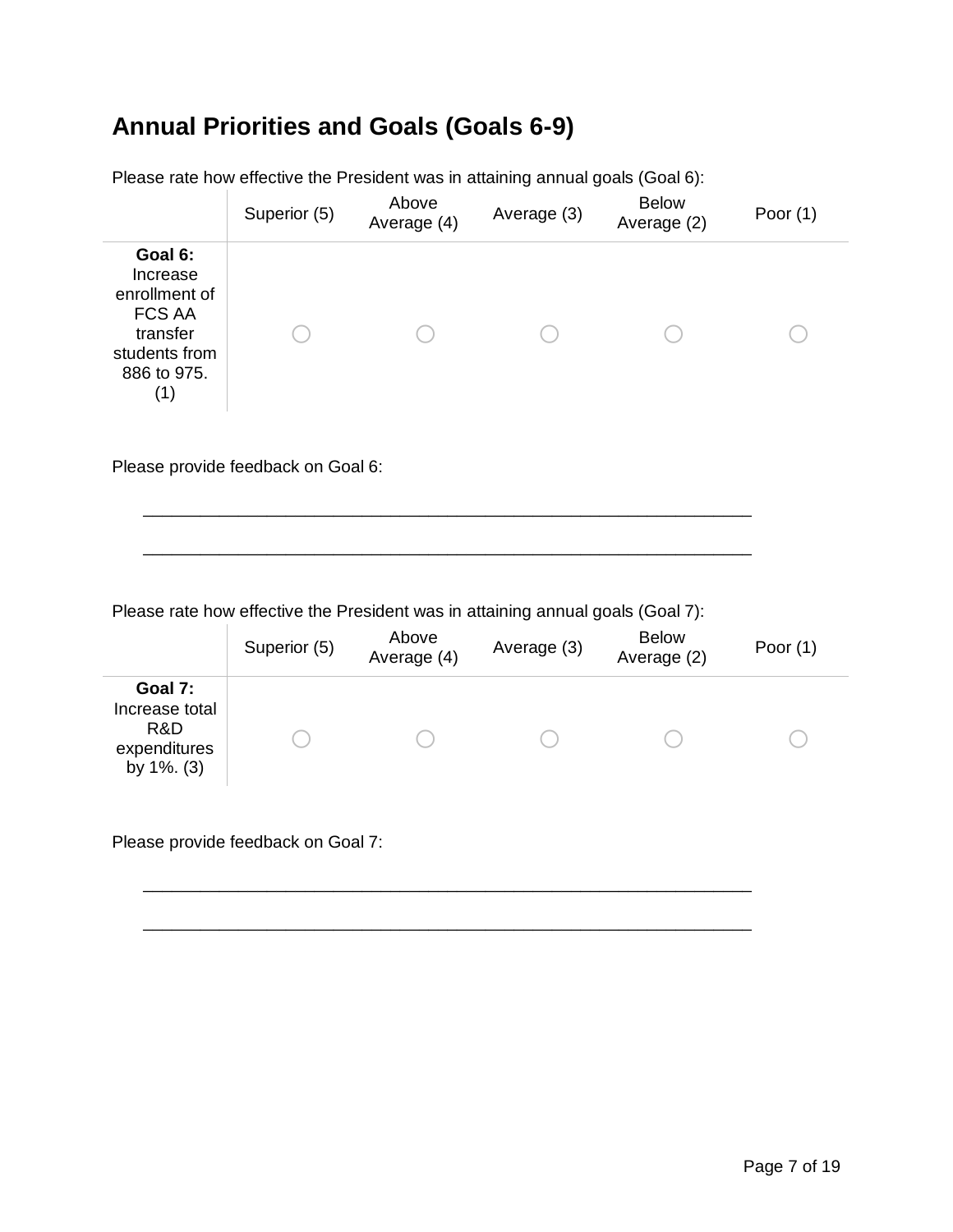Please rate how effective the President was in attaining annual goals (Goal 8):

|                                                                                                          | Superior (5) | Above<br>Average (4) | Average (3) | <b>Below</b><br>Average (2) | Poor $(1)$ |
|----------------------------------------------------------------------------------------------------------|--------------|----------------------|-------------|-----------------------------|------------|
| Goal 8:<br>Ensure<br>completion of<br>CASS and<br>residence hall<br>on time and<br>within budget.<br>(4) |              |                      |             |                             |            |

Please provide feedback on Goal 8:

Please rate how effective the President was in attaining annual goals (Goal 9):

\_\_\_\_\_\_\_\_\_\_\_\_\_\_\_\_\_\_\_\_\_\_\_\_\_\_\_\_\_\_\_\_\_\_\_\_\_\_\_\_\_\_\_\_\_\_\_\_\_\_\_\_\_\_\_\_\_\_\_\_\_\_\_\_

\_\_\_\_\_\_\_\_\_\_\_\_\_\_\_\_\_\_\_\_\_\_\_\_\_\_\_\_\_\_\_\_\_\_\_\_\_\_\_\_\_\_\_\_\_\_\_\_\_\_\_\_\_\_\_\_\_\_\_\_\_\_\_\_

|                                                                                                                                                                 | Superior (5) | Above<br>Average (4) | Average (3) | <b>Below</b><br>Average (2) | Poor $(1)$ |
|-----------------------------------------------------------------------------------------------------------------------------------------------------------------|--------------|----------------------|-------------|-----------------------------|------------|
| Goal 9:<br>Strengthen<br>the<br>University's<br>financial<br>health by<br>achieving or<br>exceeding a<br>minimum<br>debt<br>coverage<br>ratio $>= 1.0$ .<br>(5) |              |                      |             |                             |            |

\_\_\_\_\_\_\_\_\_\_\_\_\_\_\_\_\_\_\_\_\_\_\_\_\_\_\_\_\_\_\_\_\_\_\_\_\_\_\_\_\_\_\_\_\_\_\_\_\_\_\_\_\_\_\_\_\_\_\_\_\_\_\_\_

\_\_\_\_\_\_\_\_\_\_\_\_\_\_\_\_\_\_\_\_\_\_\_\_\_\_\_\_\_\_\_\_\_\_\_\_\_\_\_\_\_\_\_\_\_\_\_\_\_\_\_\_\_\_\_\_\_\_\_\_\_\_\_\_

Please provide feedback on Goal 9: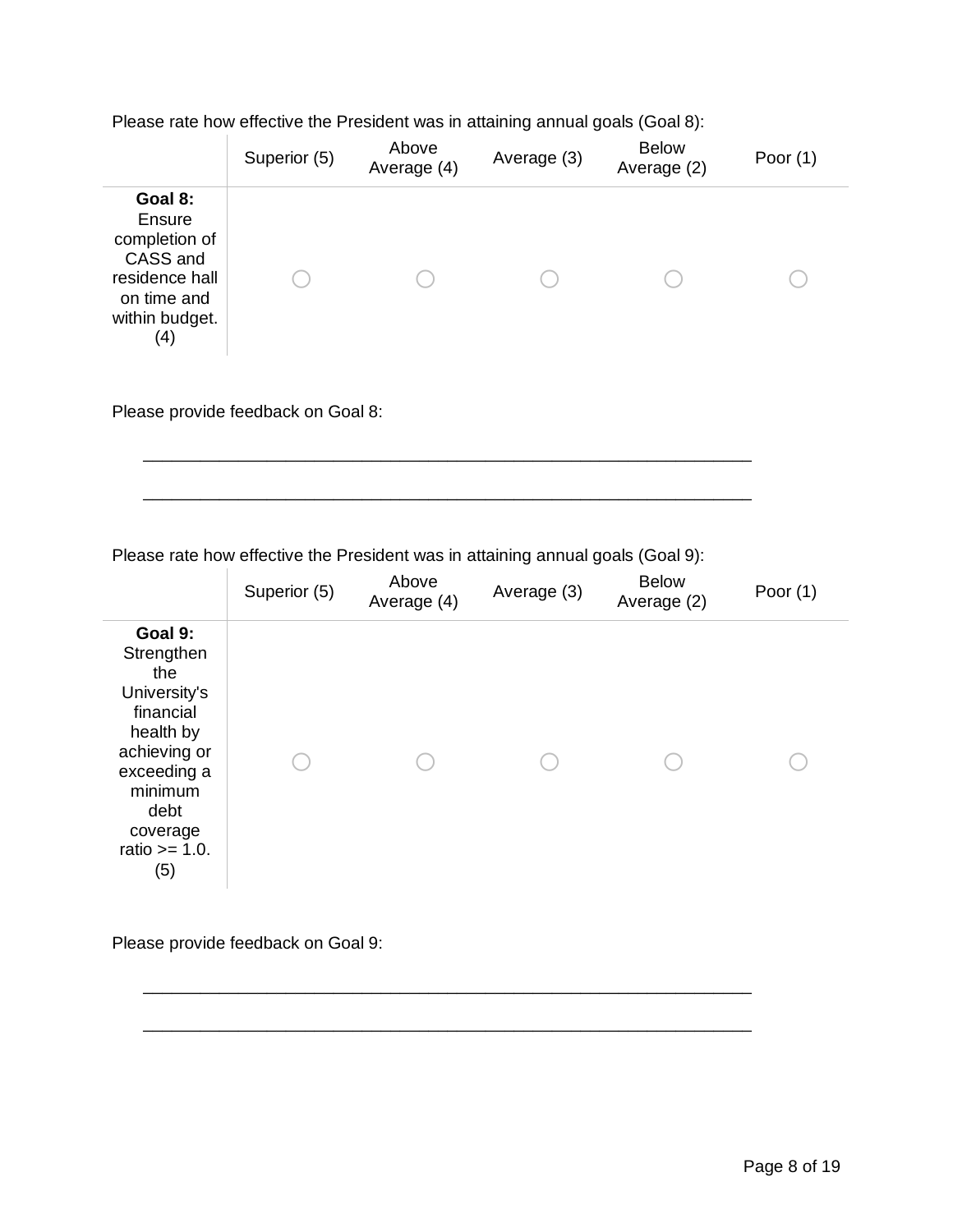#### **Strategic and Academic Leadership**

Strategic and Academic Leadership contains no sub-factors.

|                                                                                                                                                            | Superior (5) | Above<br>Average (4) | Average (3) | <b>Below</b><br>Average (2) | Poor $(1)$ |
|------------------------------------------------------------------------------------------------------------------------------------------------------------|--------------|----------------------|-------------|-----------------------------|------------|
| Uses data to<br>make timely,<br>informed<br>decisions that<br>drive a culture<br>of<br>improvement<br>in academic<br>and<br>administrative<br>areas $(1)$  |              |                      |             |                             |            |
| Leads<br>stakeholders<br>in<br>implementing<br>strategic<br>initiatives<br>(short-term<br>and long-term)<br>that achieve a<br>competitive<br>advantage (3) |              |                      |             |                             |            |
| Encourages<br>and enables<br>innovation in<br>academic<br>offerings (2)                                                                                    |              |                      |             |                             |            |
| Understands<br>the<br>educational<br>needs of<br><b>FAMU's</b><br>population<br>and<br>advocates for<br>student<br>support (7)                             |              |                      |             |                             |            |

How effective is the President in **Strategic and Academic Leadership**: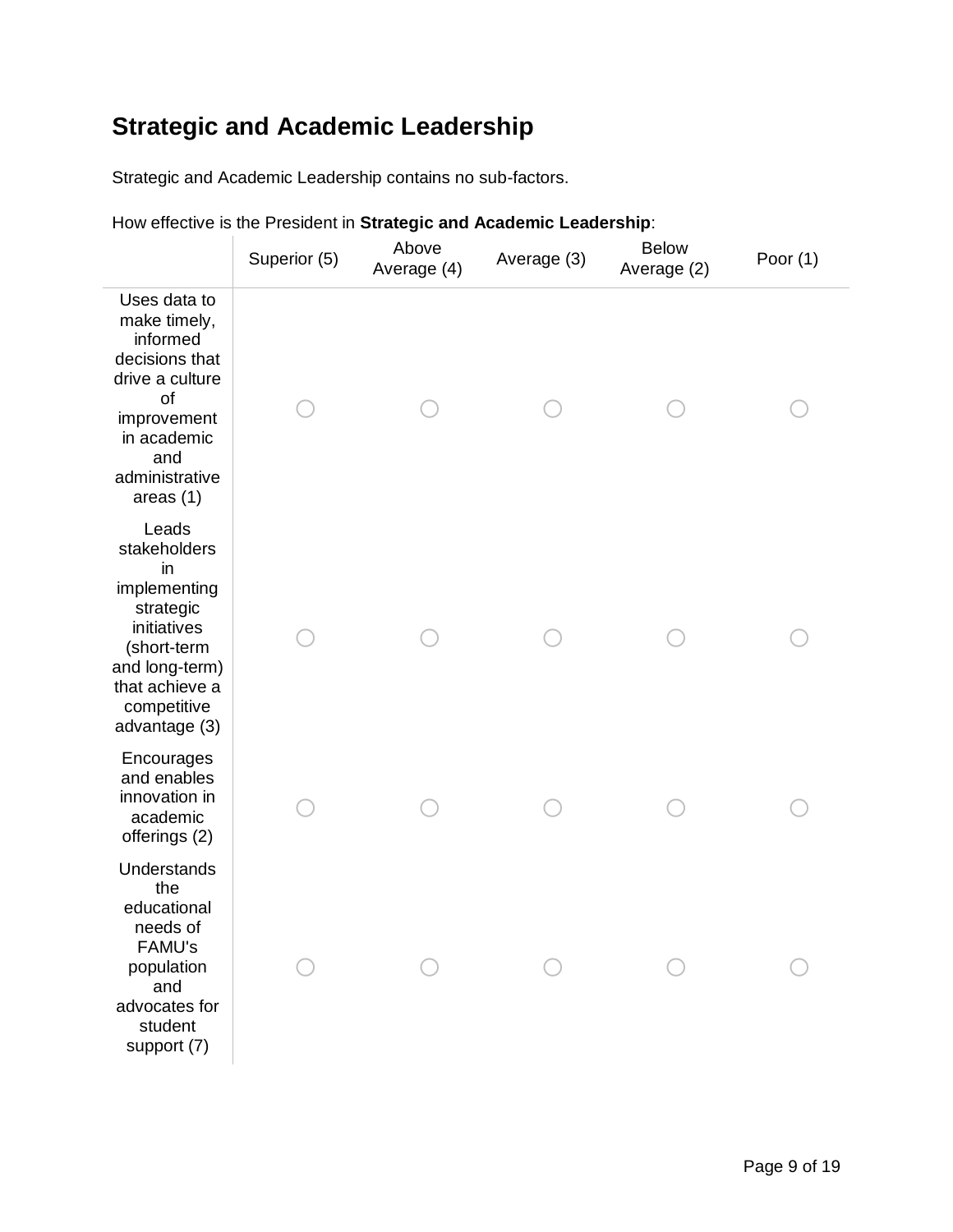| Appropriately<br>handles crisis<br>and ensures<br>that<br>contingency<br>plans are in<br>place to avert<br>or plan for<br>future crisis<br>(8) |  |  |  |
|------------------------------------------------------------------------------------------------------------------------------------------------|--|--|--|
| Understanding<br>and ability to<br>stand firm in<br>decisions or to<br>make quick<br>changes, as<br>appropriate<br>(9)                         |  |  |  |

Please provide feedback regarding the President's performance in **Strategic and Academic Leadership**.

\_\_\_\_\_\_\_\_\_\_\_\_\_\_\_\_\_\_\_\_\_\_\_\_\_\_\_\_\_\_\_\_\_\_\_\_\_\_\_\_\_\_\_\_\_\_\_\_\_\_\_\_\_\_\_\_\_\_\_\_\_\_\_\_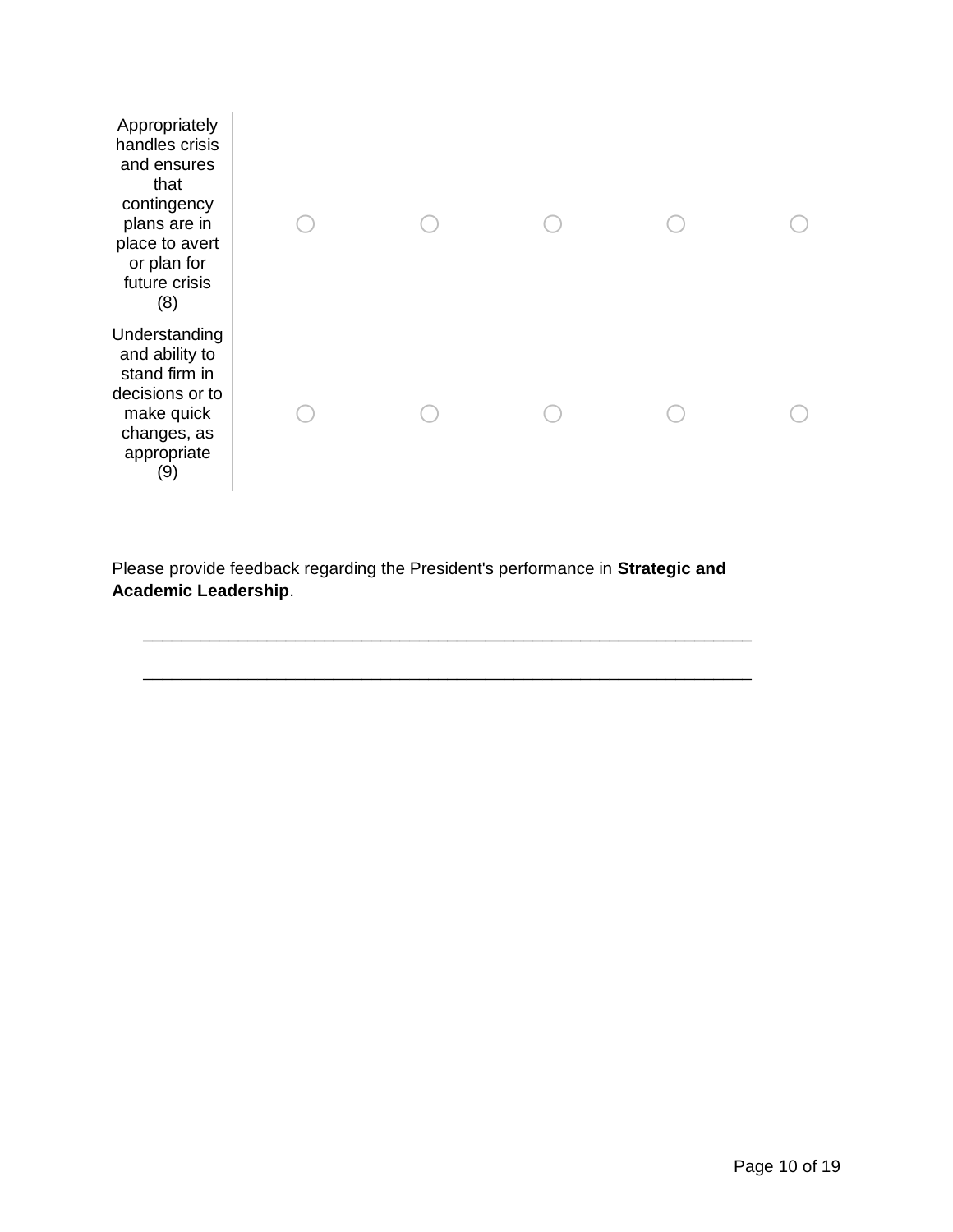#### **Organizational Management**

Organizational Management contains no sub-factors

|                                                                                                                                                                                           | Superior<br>(5) | Above<br>Average (4) | Average (3) | <b>Below</b><br>Average (2) | Poor $(1)$ |
|-------------------------------------------------------------------------------------------------------------------------------------------------------------------------------------------|-----------------|----------------------|-------------|-----------------------------|------------|
| <b>Builds and</b><br>oversees a<br>highly-effective<br>leadership team<br>that takes<br>responsibility,<br>sets and<br>achieves goals<br>that advance the<br>University's<br>mission (6)  |                 |                      |             |                             |            |
| Maintains a<br>culture of<br>compliance and<br>accountability by<br>holding others to<br>the highest<br>standard of<br>professional and<br>ethical<br>responsibility (1)                  |                 |                      |             |                             |            |
| Sets clear<br>priorities and<br>holds people<br>accountable to<br>outcomes,<br>timelines, and<br>checkpoints;<br>follows up to<br>ensure<br>successful<br>completion of<br>objectives (3) |                 |                      |             |                             |            |

How effective is the President in **Organizational Management**:

Please provide feedback regarding the President's performance in **Organizational Management**.

\_\_\_\_\_\_\_\_\_\_\_\_\_\_\_\_\_\_\_\_\_\_\_\_\_\_\_\_\_\_\_\_\_\_\_\_\_\_\_\_\_\_\_\_\_\_\_\_\_\_\_\_\_\_\_\_\_\_\_\_\_\_\_\_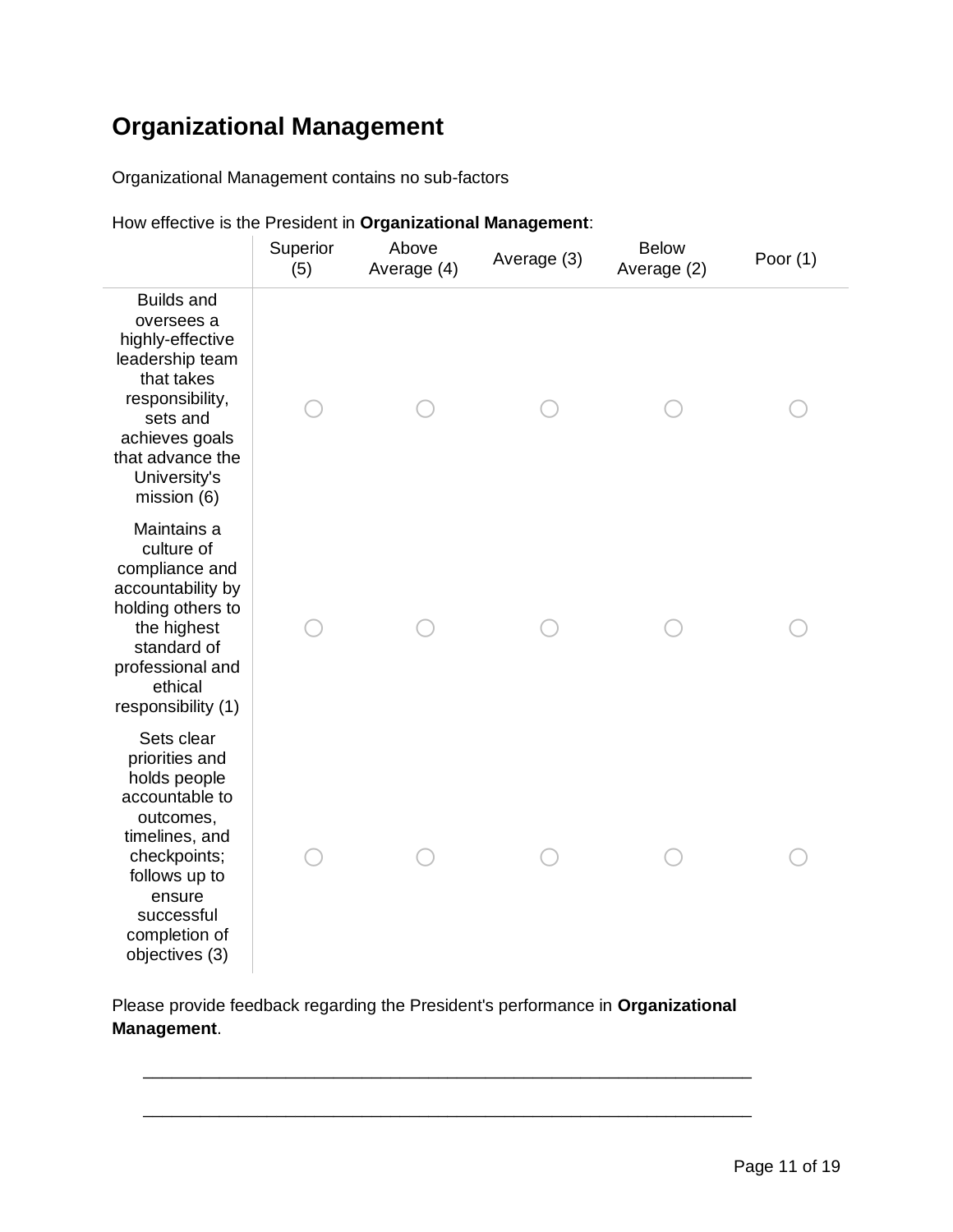## **Financial Management**

Financial Management contains two sub-factors: Fiscal Responsibility and Fundraising.

|                                                                                                                                                                                                                                                                                                              | Superior (5) | Above<br>Average (4) | Average (3) | <b>Below</b><br>Average (2) | Poor $(1)$ |
|--------------------------------------------------------------------------------------------------------------------------------------------------------------------------------------------------------------------------------------------------------------------------------------------------------------|--------------|----------------------|-------------|-----------------------------|------------|
| Takes a long-<br>term, data-<br>driven<br>approach to<br>financial<br>management<br>that ensures<br>the long-term<br>viability of the<br>university (2)                                                                                                                                                      |              |                      |             |                             |            |
| <b>Drives</b><br>efficiencies<br>and<br>evidences<br>sound<br>management<br>practices to<br>carefully and<br>effectively<br>control and<br>provide<br>oversight of<br>expenditures<br>(includes:<br>development<br>of a budget<br>model, create<br>operating<br>balances,<br>clear audits,<br>$etc.$ ) $(3)$ |              |                      |             |                             |            |

How effective is the President in **Fiscal Administration**: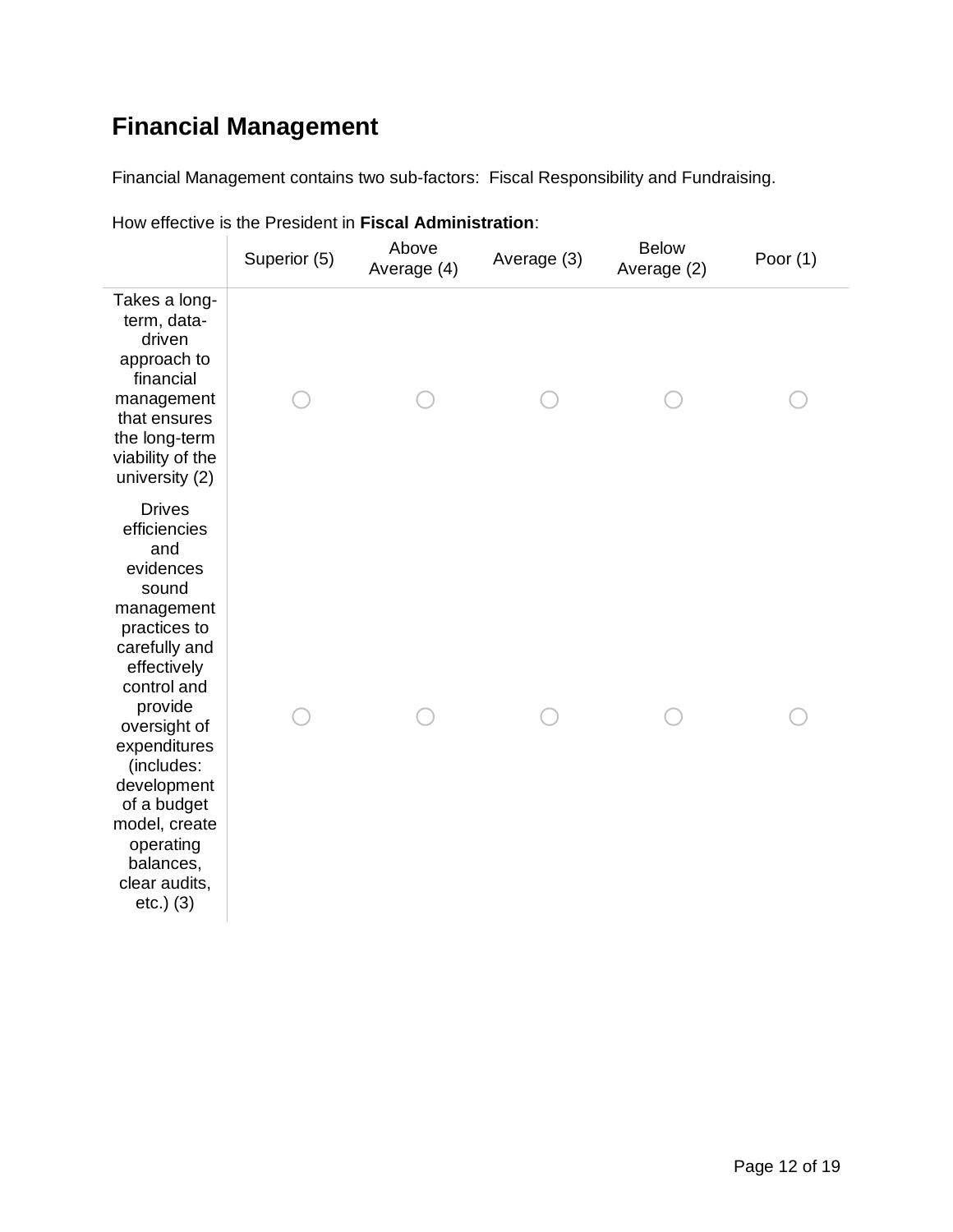|                                                                                                                                                                             | Superior (5) | Above<br>Average (4) | Average (3) | <b>Below</b><br>Average (2) | Poor $(1)$ |
|-----------------------------------------------------------------------------------------------------------------------------------------------------------------------------|--------------|----------------------|-------------|-----------------------------|------------|
| Develops an<br>infrastructure<br>of personnel<br>and<br>resources to<br>support a<br>strategic<br>fundraising<br>framework (5)                                              |              |                      |             |                             |            |
| <b>Builds strong</b><br>relationships<br>with donors<br>and actively<br>seeks an<br>increased<br>level of<br>contributions<br>required to<br>support the<br>institution (1) |              |                      |             |                             |            |
| <b>Facilitates</b><br>developing<br>relationships<br>that bring<br>grants to the<br>university<br>from<br>governmental<br>and private-<br>sector entities<br>(3)            |              |                      |             |                             |            |

#### How effective is the President in **Fundraising**:

Please provide feedback regarding the President's performance in **Financial Management**.

\_\_\_\_\_\_\_\_\_\_\_\_\_\_\_\_\_\_\_\_\_\_\_\_\_\_\_\_\_\_\_\_\_\_\_\_\_\_\_\_\_\_\_\_\_\_\_\_\_\_\_\_\_\_\_\_\_\_\_\_\_\_\_\_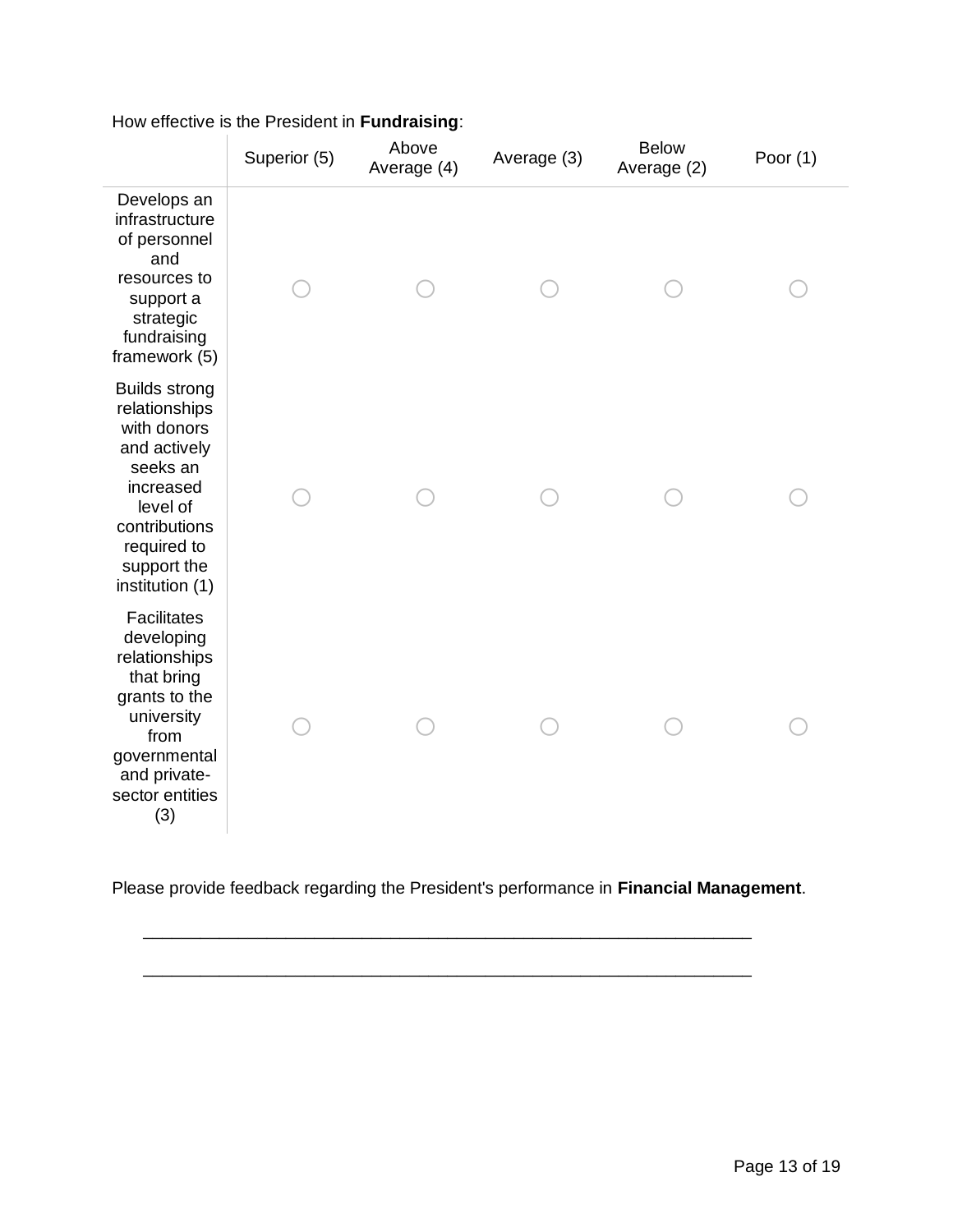#### **Communication**

Communication contains no sub-factors.

|                                                                                                                                                                                                                             | Superior (1) | Above<br>Average (2) | Average (3) | <b>Below</b><br>Average (4) | Poor $(5)$ |
|-----------------------------------------------------------------------------------------------------------------------------------------------------------------------------------------------------------------------------|--------------|----------------------|-------------|-----------------------------|------------|
| Is a sincere<br>and earnest<br>communicator<br>who wins<br>hearts and<br>minds of<br>audiences<br>through<br>painting a<br>compelling<br>future vision<br>for the<br>university (1)                                         |              |                      |             |                             |            |
| Effectively<br>communicates<br>how external<br>forces drive<br>internal<br>changes (3)                                                                                                                                      |              |                      |             |                             |            |
| Encourages<br>communication<br>from multiple<br>stakeholders<br>that creates an<br>inclusive and<br>collaborative<br>culture,<br>including<br>faculty, staff,<br>students,<br>alumni and<br>external<br>stakeholders<br>(7) |              |                      |             |                             |            |

How effective is the President in Communication:

Please provide feedback regarding the President's performance in Communication.

\_\_\_\_\_\_\_\_\_\_\_\_\_\_\_\_\_\_\_\_\_\_\_\_\_\_\_\_\_\_\_\_\_\_\_\_\_\_\_\_\_\_\_\_\_\_\_\_\_\_\_\_\_\_\_\_\_\_\_\_\_\_\_\_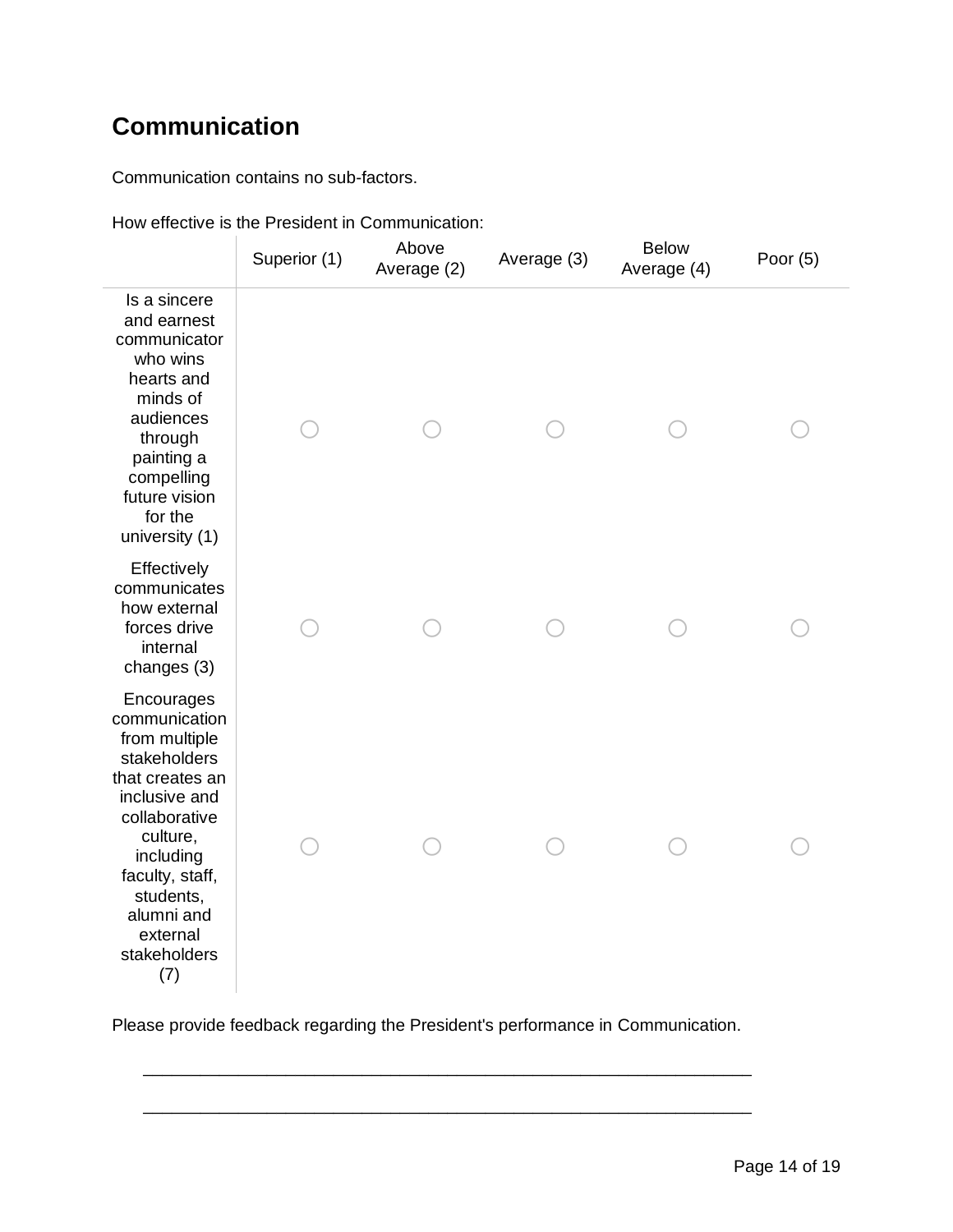#### **Relations**

Relations contains two sub-factors: Internal and External Relations and Board and Governance Relations

|                                                                                                                                                                                                                                                       | Superior (5) | Above<br>Average (4) | Average (3) | <b>Below</b><br>Average (2) | Poor $(1)$ |
|-------------------------------------------------------------------------------------------------------------------------------------------------------------------------------------------------------------------------------------------------------|--------------|----------------------|-------------|-----------------------------|------------|
| Actively<br>works to build<br>and protect<br>the positive<br>aspects of<br>the culture<br>and ensures<br>consistency<br>across the<br>institution (1)                                                                                                 |              |                      |             |                             |            |
| Crafts a<br>shared vision<br>that reflects<br>the views of<br>all key<br>stakeholders<br>(including<br>faculty, staff,<br>students,<br>alumni and<br>external<br>stakeholders)<br>and<br>articulates a<br>clear strategy<br>that guides<br>action (2) |              |                      |             |                             |            |
| Creates a<br>common<br>standard with<br>faculty and<br>staff to raise<br>academic<br>standing (3)                                                                                                                                                     |              |                      |             |                             |            |
| Partners with<br>external<br>organizations<br>to build                                                                                                                                                                                                |              |                      |             |                             |            |

How effective is the President in Internal and External Relations: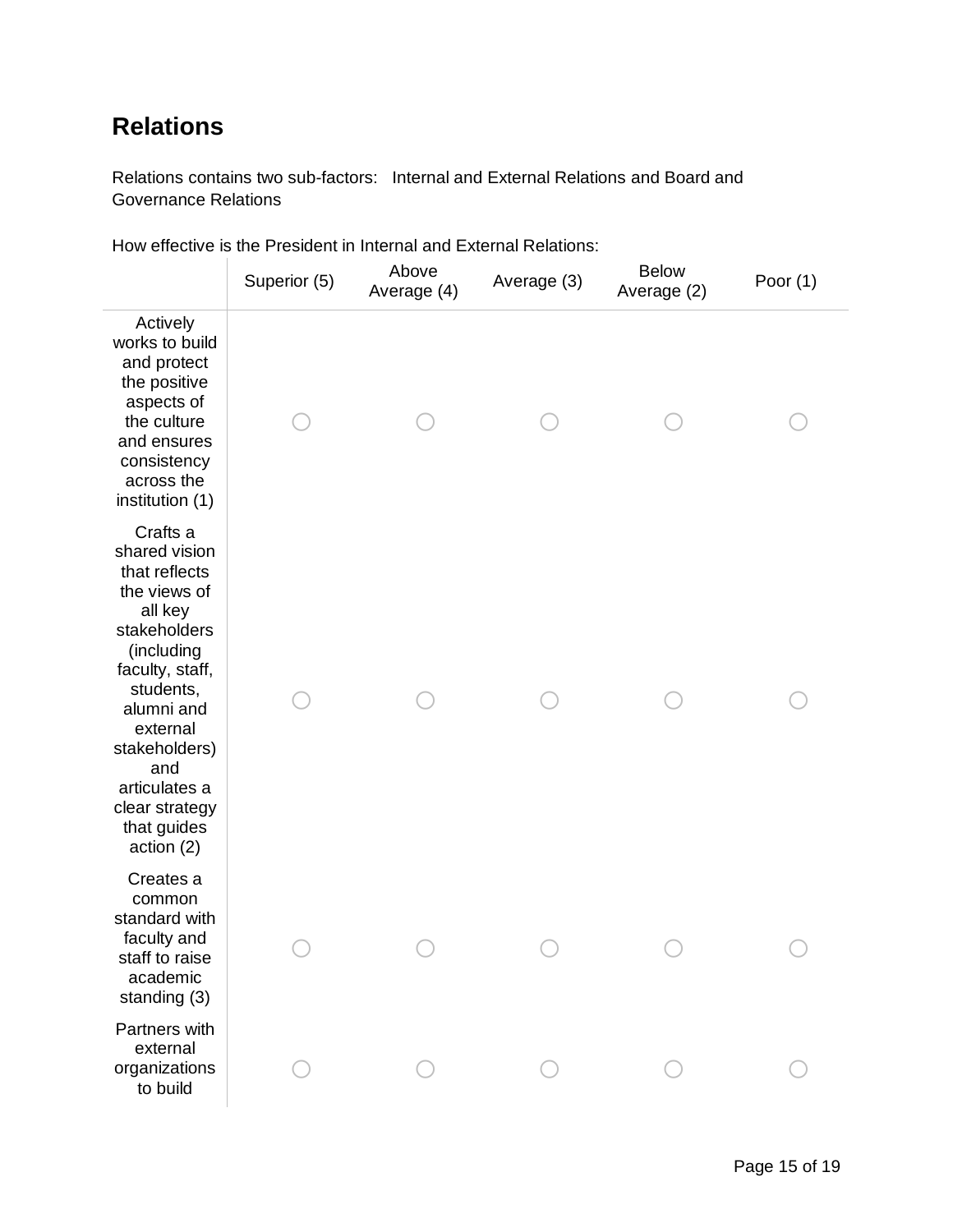relationships that deliver on revitalization efforts and continue and/or increase research and community engagement opportunities (5) Builds strong relationships with stakeholders (including faculty, staff, students, alumni and external stakeholders) that demonstrate trust (6)

Page 16 of 19

o o o o o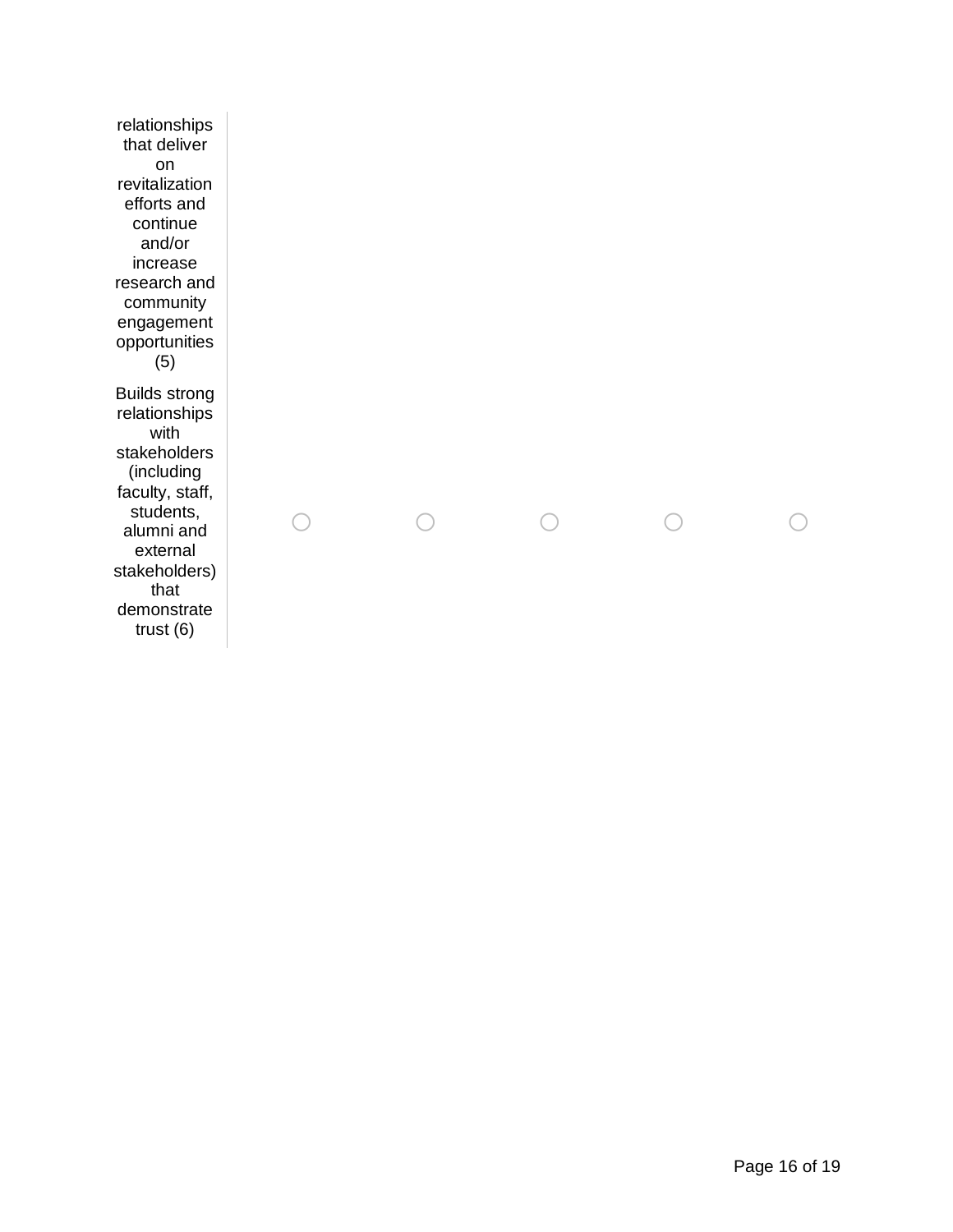|                                                                                                                                                                                                                                                                          | Superior (5) | Above<br>Average (4) | Average (3) | <b>Below</b><br>Average (2) | Poor $(1)$ |
|--------------------------------------------------------------------------------------------------------------------------------------------------------------------------------------------------------------------------------------------------------------------------|--------------|----------------------|-------------|-----------------------------|------------|
| Partners and<br>communicates<br>effectively<br>with governing<br>bodies (Board<br>of Trustees,<br>Board of<br>Governors,<br>DSOs,<br>SACSCOC,<br>NCAA, etc.)<br>and elected<br>officials (local,<br>state and<br>national) to<br>identify<br>strategic<br>priorities (1) |              |                      |             |                             |            |
| Participates in<br>academic<br>governance<br>and<br>collaborative<br>decision<br>making (3)                                                                                                                                                                              |              |                      |             |                             |            |

How effective is the President in Board and Governance Relations:

Please provide feedback regarding the President's performance in **Relations (Internal and External; Board and Governance).**

\_\_\_\_\_\_\_\_\_\_\_\_\_\_\_\_\_\_\_\_\_\_\_\_\_\_\_\_\_\_\_\_\_\_\_\_\_\_\_\_\_\_\_\_\_\_\_\_\_\_\_\_\_\_\_\_\_\_\_\_\_\_\_\_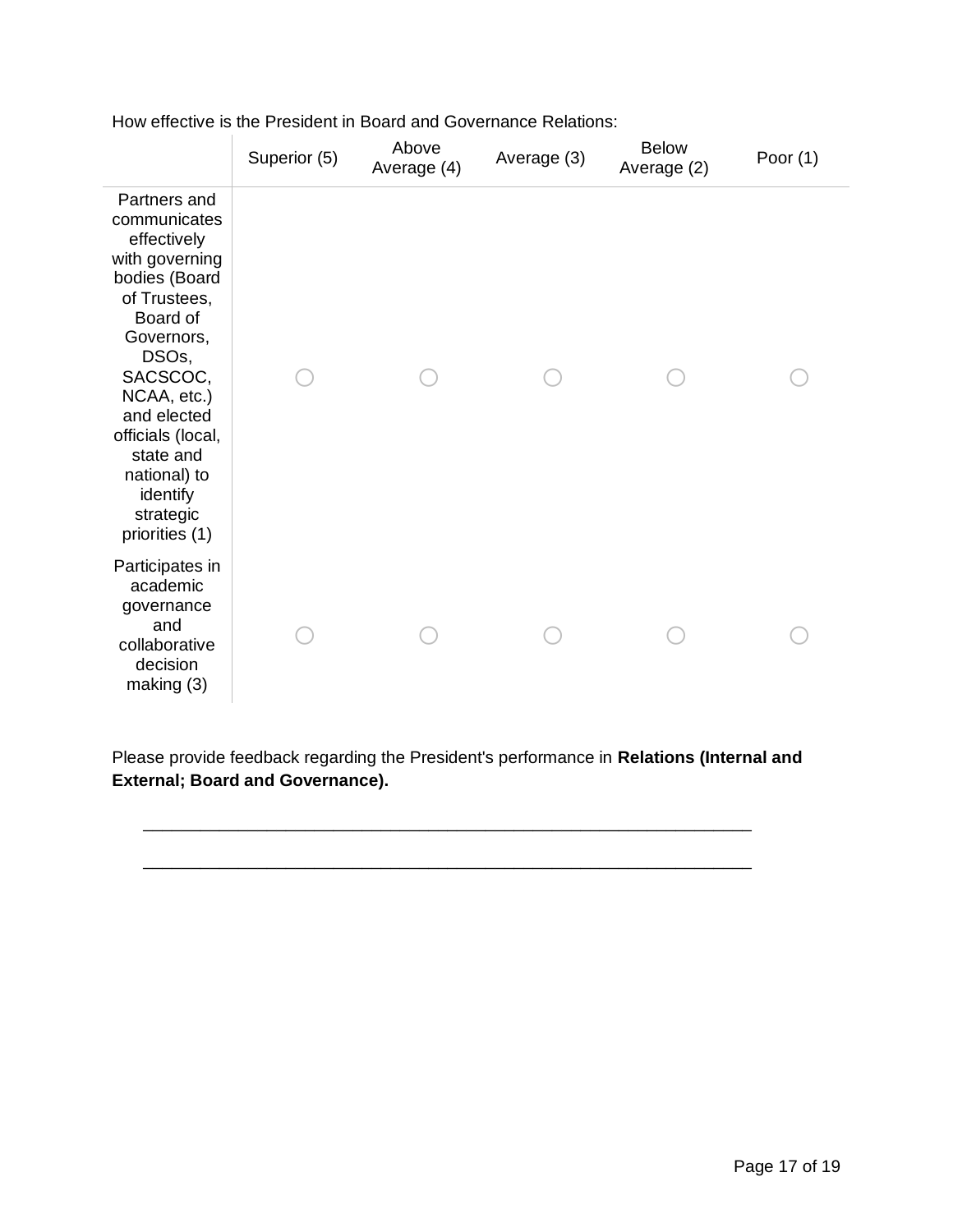#### **Personal Values**

Personal Values contains no subfactors

|  | How effective is the President in <b>Personal Values</b> : |  |
|--|------------------------------------------------------------|--|
|  |                                                            |  |

|                                                                                                               | Superior (5) | Above<br>Average (4) | Average (3) | <b>Below</b><br>Average (2) | Poor $(1)$ |
|---------------------------------------------------------------------------------------------------------------|--------------|----------------------|-------------|-----------------------------|------------|
| <b>Exhibits</b><br>honest and<br>integrity (1)                                                                |              |                      |             |                             |            |
| Inspires trust<br>and<br>confidence (2)                                                                       |              |                      |             |                             |            |
| Respects<br>others and<br>diverse points<br>of view $(3)$                                                     |              |                      |             |                             |            |
| Is an active<br>and engaged<br>listener to<br>discern where<br>additional<br>communication<br>is required (5) |              |                      |             |                             |            |

Please provide feedback regarding the President's performance in **Personal Values.**

\_\_\_\_\_\_\_\_\_\_\_\_\_\_\_\_\_\_\_\_\_\_\_\_\_\_\_\_\_\_\_\_\_\_\_\_\_\_\_\_\_\_\_\_\_\_\_\_\_\_\_\_\_\_\_\_\_\_\_\_\_\_\_\_